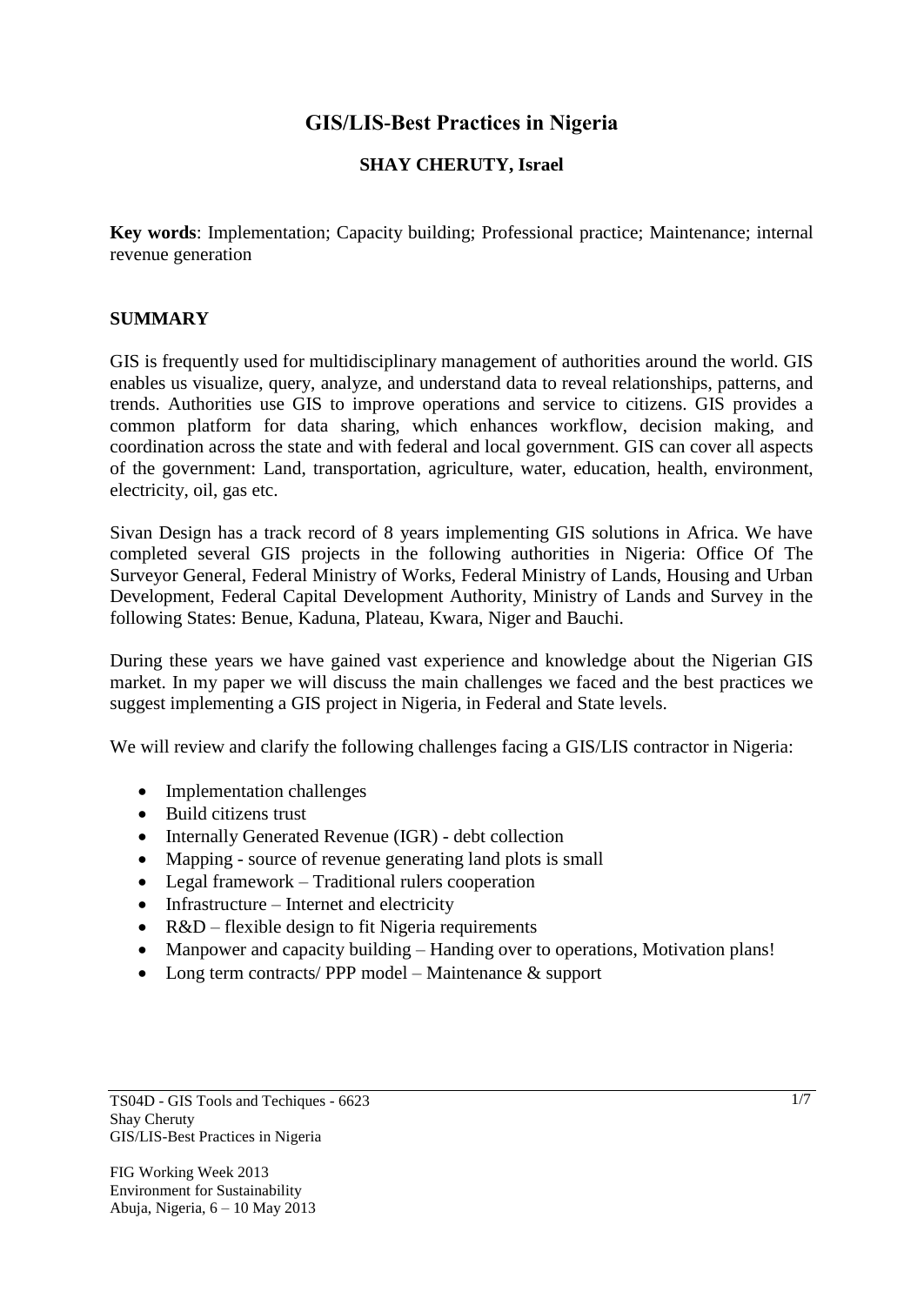# **GIS/LIS-BEST PRACTICES IN NIGERIA**

### **SHAY CHERUTY, Israel**

## **1. IMPLEMENTATION CHALLENGES**

The first and main challenge we faced in Nigeria is to ensure full implementation of the new GIS in the daily use of the authority. It is well known to software companies that implementing a new software application is challenging in the whole world, especially when the new software is replacing manual procedures using files and paper documents.

We can break these challenges into the following:

### **1.1 Fear of change** –

We found out that in many projects, public servants do not like to change the way they are used to work. The staff sees the new system as a hassle that might take a lot of their time and energy to implement. The fear-of-change goes along with fear of losing power and fear of losing the position and getting dismissed. We noticed that some staff members were afraid that the computerized system would make them redundant and they might lose their jobs once the system fully implemented. Those aspects should be handled by top management guaranteeing that the system would only make the staff work easier and faster without jeopardizing their position.

### **1.2 Acceptance of computerized systems** –

The use of computers on a daily aspect is not yet fully accepted in Nigeria and in Africa at the level it is used in western countries. When we started training and capacity building we usually had to start from basic use of computers to MS-Office application till we got to the actual training on the LIS. There is a significant trend in Nigeria to use a computer as a daily tool especially by the younger staff filling up positions and moving up the rank level.

### **1.3 Changing of the existing workflows to the new ones** –

Very often, during the project implementation there is a need to change workflows and procedures in order to meet the LIS process. We usually try our best to develop the system based on the existing workflows, so that the staff will not have to get used to new workflows, but sometimes it is necessary to change existing workflows. The change of workflows is done in the requirements survey and in the high level specification and design of the new GIS/LIS.

### **1.4 Definition of new roles** –

FIG Working Week 2013 Environment for Sustainability Abuja, Nigeria, 6 – 10 May 2013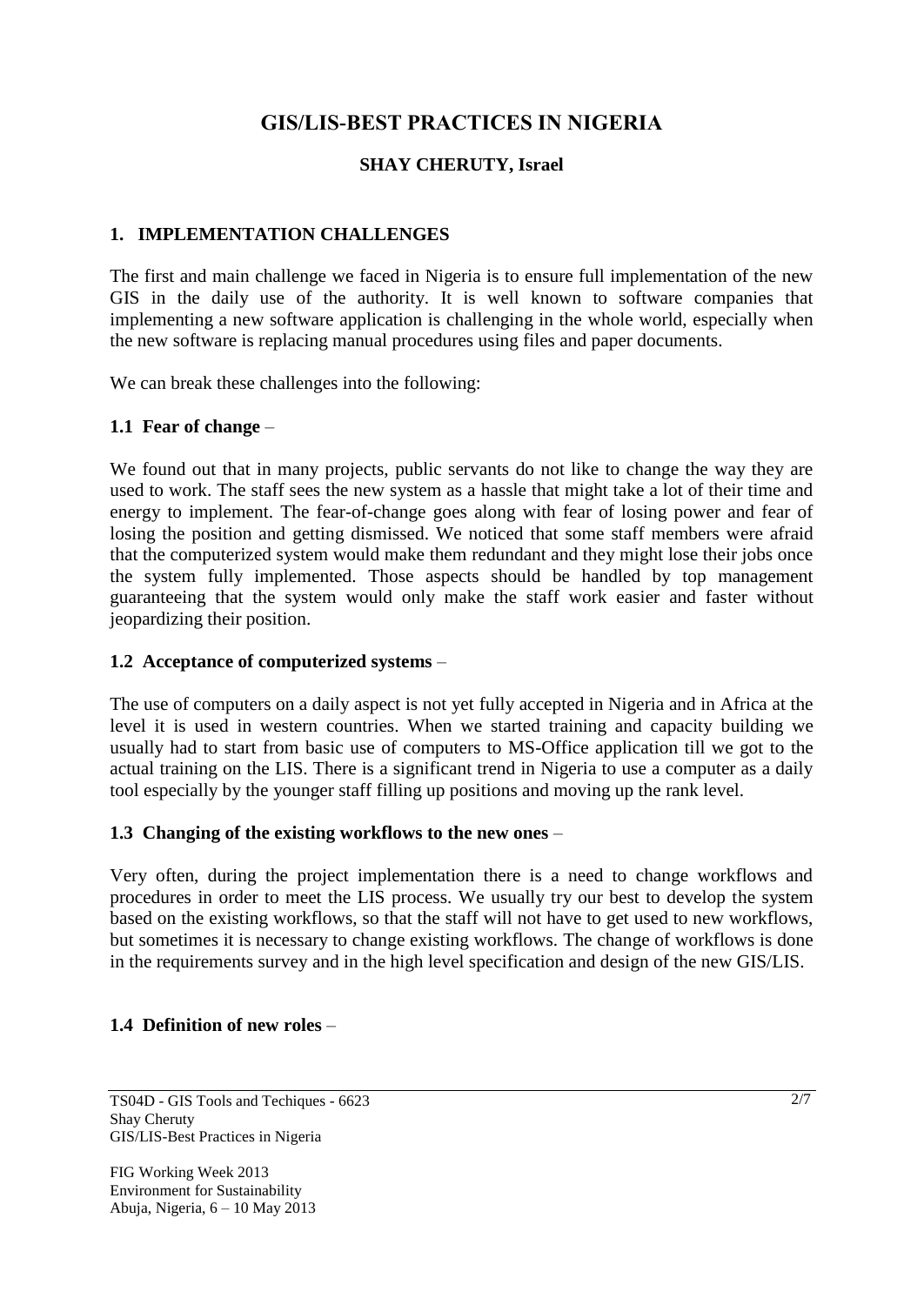During review of procedures and workflows, it is frequently necessary to define new roles and positions. A clear definition of the authority roles has to be done before coding and customizing the system. The challenge is to change the authority hierarchy and to create new roles and ranks as it is a bureaucracy procedure.

## **1.5 Taking ownership on the system and content** –

Although it's the last item it is the most important one. In several projects we witnessed this challenge to be the biggest. The authority must fully accept the ownership on the LIS and the data captured inside it. The ownership and responsibility on the system should be directed from the top level management. In many authorities the top level management is too busy with the daily work and meetings and the implementation is not getting the full attention. We always recommend the authority to establish a "steering committee" headed by the most ranked manager such as Minister/ Commissioner or Permanent secretary. We find it critical for the success of the system implementation.

### **2. BUILD CITIZENS TRUST**

According to the World Bank, "30% of a developed country economy is based on real-estate transactions". In Nigeria, the level of land related transactions is relatively low. One of the main reasons for that is the low level of trust the citizens give to the land management system. Therefore, the main objective of implementing a computerized Land Information System (LIS) is to guarantee title to land and engender confident market transactions in landed properties. Once the public start increasing their trust in land transactions in a way that they truly believe that it is secured and their land is not going to be taken away from them by illegal and fraudulent ways, real-estate transactions will increase dramatically and boost the state economy.

The GIS/LIS must be robust and secured in such way that it would be almost impossible to tamper with the data and change land related data like ownership, demand notice, Certificate of Occupancy (CofO) etc. We developed **permission** based mechanisms that differentiate the system users by their position/ rank and the level of the data they are allowed to view, create or change.

We also recommend the authority to implement title documents printed on special **security papers** that makes it almost impossible to duplicate or forge. CofO document represents an asset of great value, a lifetime of investment, and in some cases even the sum of several generations' investment.

The CofO document itself, given to its rightful owner, encapsulates the exact details of the said asset – in case of falsification (unauthorized alteration) or attempt to copy the document, grave implications may arise.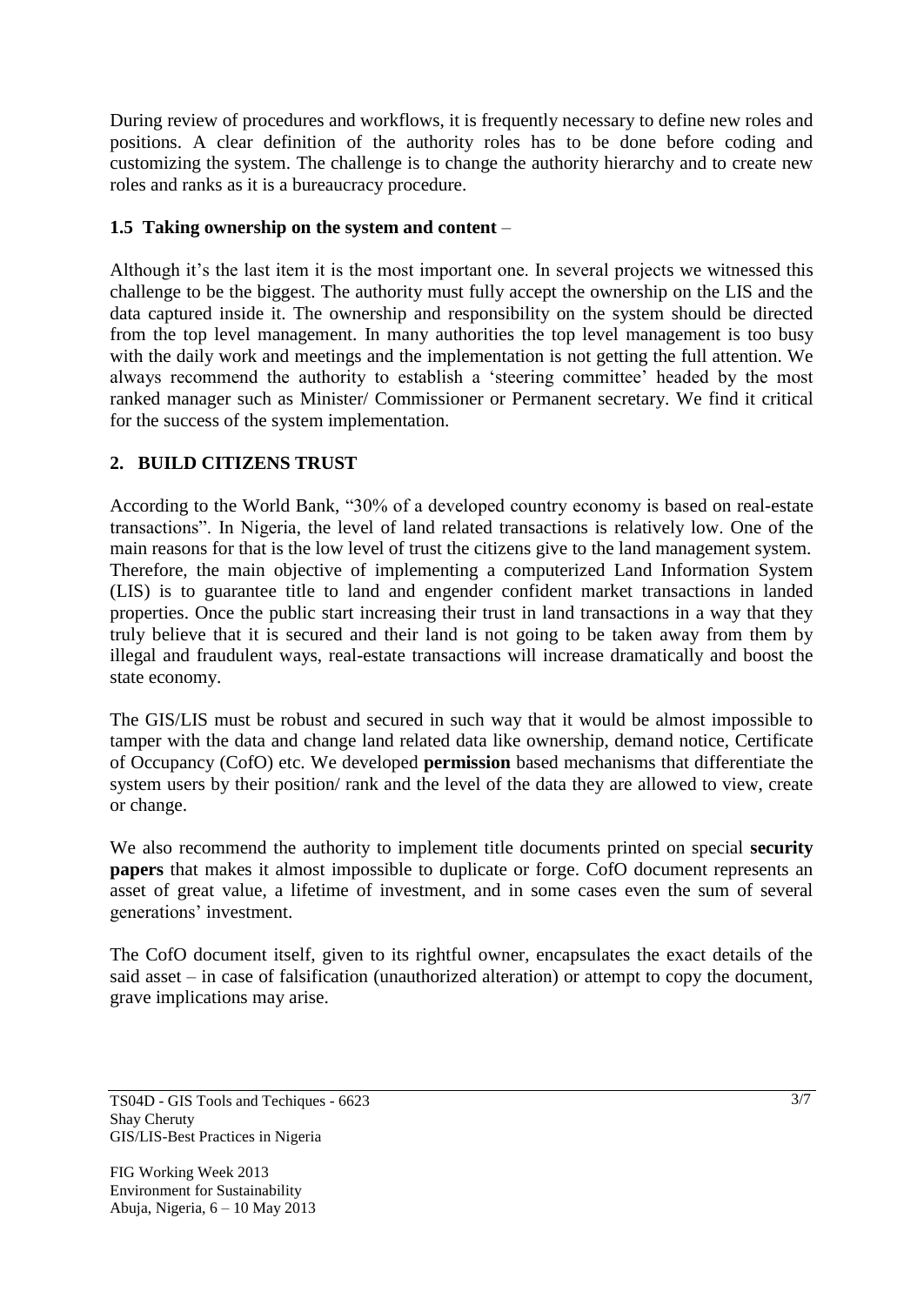We are suggesting printing the actual CofO on a special pre-printed security featured paper including the following security features –

- Copy-evident paper A feature which causes a photocopy of the document to appear obviously different from the original. For example, when photocopied paper will display the word "VOID" on the copy, even though it is absent from the original.
- Fluorescent dyes Dyes which fluoresce under ultraviolet light or other unusual lighting. These show up as patterns and are invisible under normal lighting. This feature is also incorporated into many banknotes and other documents.
- Solvent Sensitive Ink (reactive) As the name states, would present a visible indicator that the ink has been attacked by a solvent.
- Thermo chromatic ink Security ink with a normal "trigger" temperature of 88 degrees F, which will either disappear or change colors when the ink is rubbed, usually by the fingertips.
- Metal foil -A metallic foil logo with a bright surface, available in silver or gold. Brightness cannot be photocopied.
- Micro printing This involves the use of extremely small text, and is most often used on currency and bank checks. The text is generally small enough to be indiscernible to the naked eye. Bank cheques, for example, use microprint as the signature line.

Additional layer of trust is being delivered within the GIS engine. While the plots layout (survey plan) is drafted digitally we perform a series of **topology checks** so that no plots are overlapping and there are no unnecessary gaps between neighboring plots. This is to make sure each land owner is holding what belongs to him by law.

## **3. INTERNALLY GENERATED REVENUE (IGR)– DEBT COLLECTION**

Collecting debt from owing land owners is never easy and sometime almost impossible. There are many reasons why land owners are not paying their debt, but in our view the main one is lack of real **enforcement** and effective **penalties** to debtors. The penalties vary from fines that increase the debt to demolish of the property built on the land and more. Handling debtors is time and resources consuming and the manpower to handle it is usually not enough. The authorities should try to focus on the land owners that can generate the most revenue like business land owners: banks, communication companies, factories, oil fields etc. The Ministry of justice should be able to handle debtors legally by first passing the right laws for land fees collection and then prosecute debtors in court.

## **4. MAPPING – SOURCE OF SURVEYED PLOTS IS SMALL**

Only 3% of the federal land in Nigeria is mapped and surveyed for cadastral use. In many states the situation is similar. Therefore the quantity of plots to manage is low and the revenue generated is small compared to the huge collection potential. Many initiative are being done by the OSGOF (Office of the Surveyor General of the Federation of Nigeria), State"s Governments and other organizations. It seems that the collaboration level on the output maps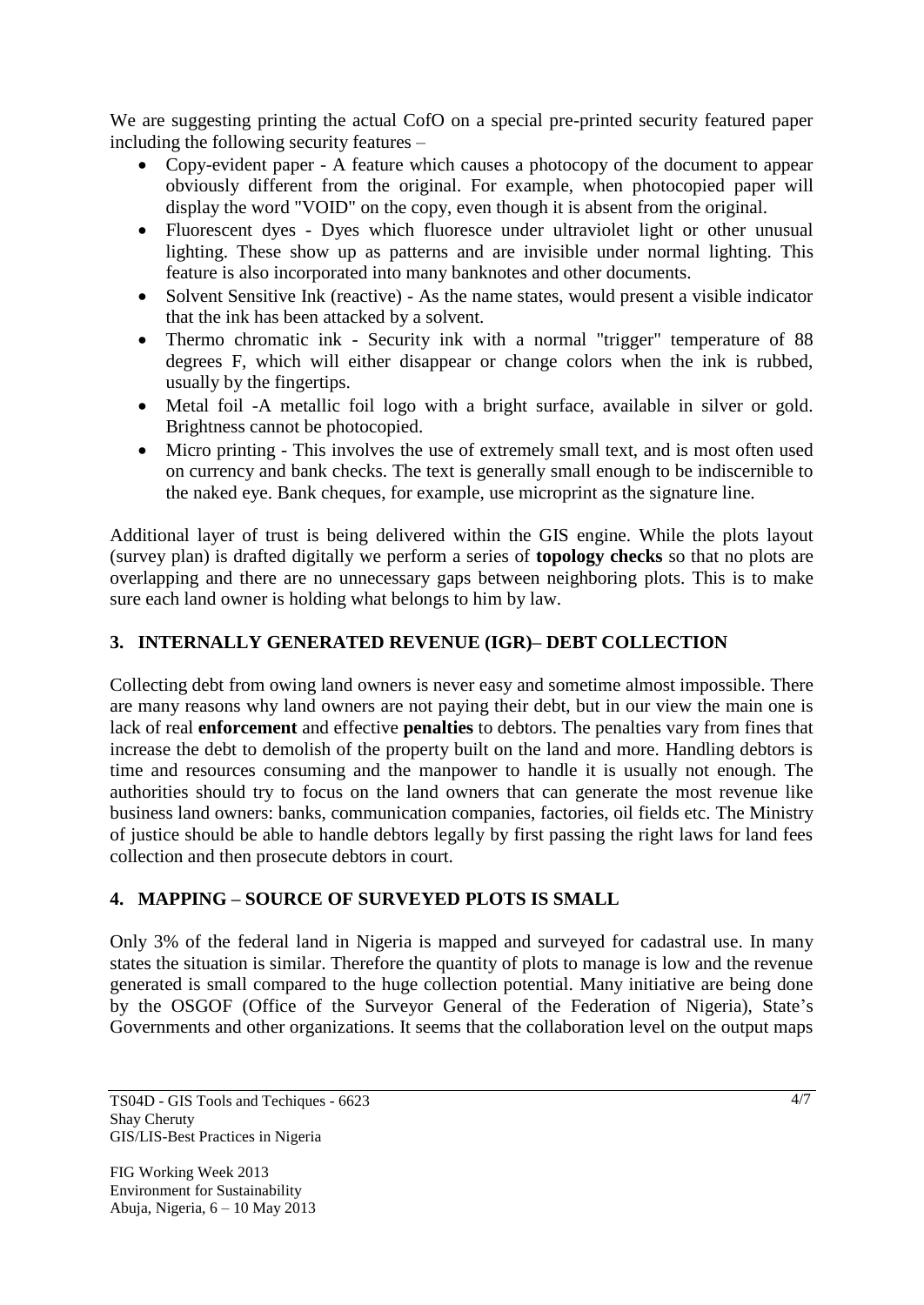is low. The PTLRC (Presidential Technical Land Reform Committee) is also working toward a standard for mapping whole Nigeria at cadastral level.

Ay State level, the Surveyor general offices are creating survey plan of existing and new layouts but the pace of increasing the plots for land management is still low.

## **5. INFRASTRUCTURE – INTERNET AND ELECTRICITY**

Developing, installing and implementing IT projects in Africa in general must take into account the poor quality of critical infrastructure as **electricity** and internet. In each of the projects the contractor must install and maintain a good quality generator that will probably work every day for few hours due to electricity breaks. In Addition, in order to keep the main servers functioning 24/7, we install a high quality and usually very expensive inverter with a huge battery bank to hold the server online during electricity breaks over the night and nonworking days. These batteries need annual maintenance and replacement from time to time.

Another important aspect is **internet** connection. Most of the GIS applications are based on client server application over secured WAN/LAN. Due to the low bandwidth available in Nigeria, connecting far clients to the server over the internet is problematic. Therefore the architecture of remote sites connecting on line is challenging. We either use high speed satellite internet which is extremely expensive or we work offline during the day and running an overnight synchronization between the remote site server and the main server. Some authorities are also demanding for fully web system which makes it even more challenging to connect and have fast response time. In our opinion Nigeria is still not ready working directly on web applications or cloud computing, but the internet connection is improving fast, so we hope this trend will change in the coming years.

### **6. LEGAL FRAMEWORK & TRADITIONAL RULERS COOPERATION**

Land laws should support the new LIS implementation and should be updated in order to support the enforcement of all fees collection. The Ministry of Justice and Ministry of Lands should join forces and review the State land act accordingly.

In many states in Nigeria the traditional rulers are still the ones who are holding and managing land rights. Therefore when the State government wishes to introduce a computerized LIS to manage all the State land resources they need cooperation from the traditional rulers.

## **7. R&D – FLEXIBLE DESIGN TO FIT NIGERIA REQUIREMENTS**

The first phase of each LIS project is system requirements and needs analysis. Then a specification document is drafted and design documents are defined. It is important to design a system which can be flexible to changes. The system should be able to be modified and customized by the authority staff without changing the system coding. For example the land location tree, the taarif fees rate, the CofO text etc. In addition the system has to be designed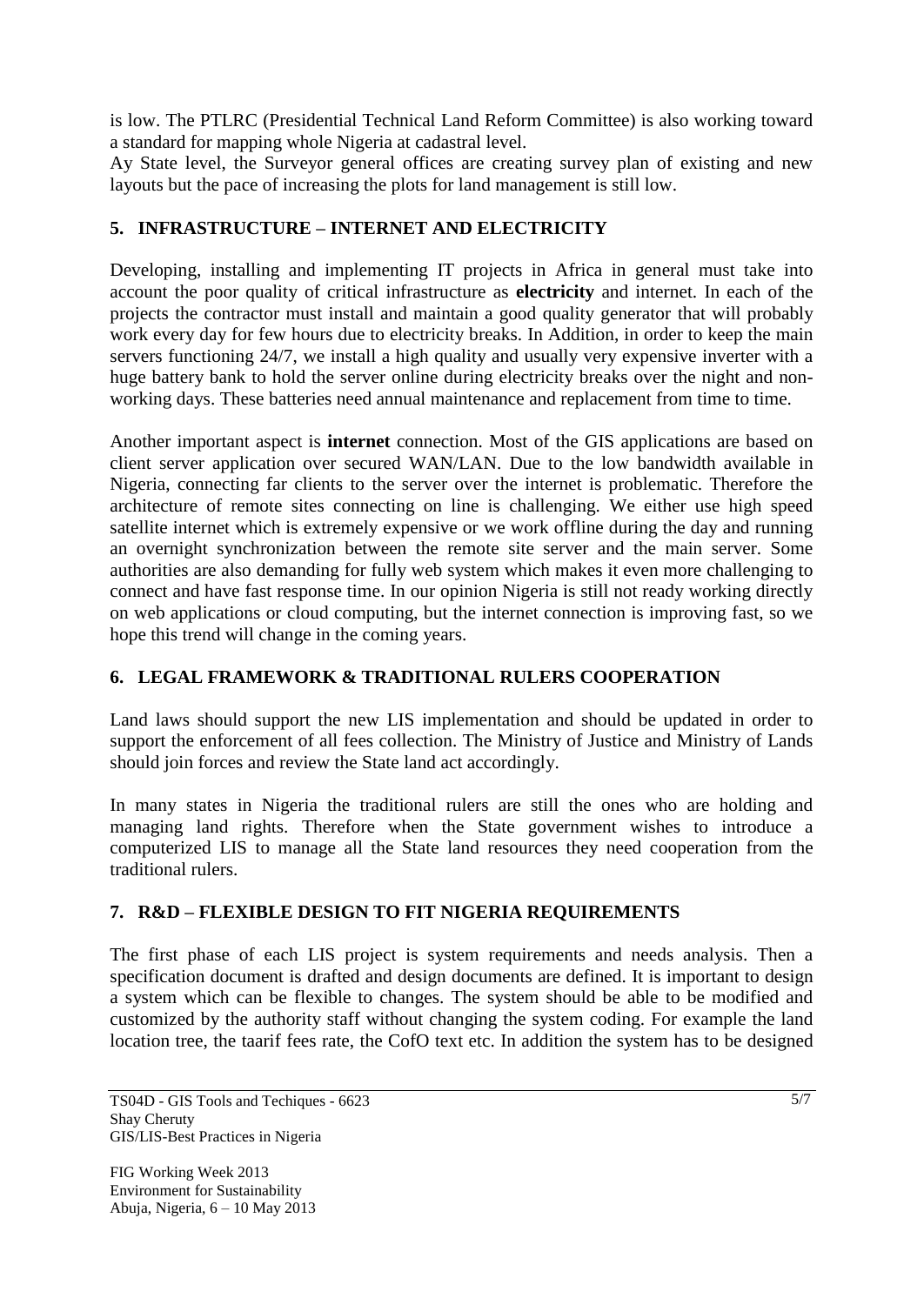to fit the workflows and procedure which are suitable for Nigeria bureaucracy and files movement and approval process.

## **8. MANPOWER AND CAPACITY BUILDING – HANDING OVER**

From our experience in Federal and State levels, it's very important to invest a lot of time and resources in training and capacity building. In order to hand over the operations of the system, a dedicated task force should be appointed and trained to the highest level. In some projects the authority might consider outsourcing the actual operations of the LIS to the private sector.

During the projects we implemented in Nigeria, we had to make motivation plans to the Ministry"s staff in order to keep the work pace high and this should be taken into consideration in the project expenses.

## **9. LONG TERM CONTRACTS – PPP MODEL**

We noticed that this is a painful weakness in the IT industry in Africa in general. Most of the contracts and tenders for GIS/LIS were for a short period of project duration – up to 1-2 years. We recommend publishing a tender for at least 5 or 10 years including Maintenance  $\&$ support contract. Little consideration is given to software, hardware and other equipment maintenance. A life cycle of digital equipment as computer or scanner is up to 2-3 years and other peripheral equipment needs constant maintenance which is not taken care of on regular basis.

In addition, the software has to be upgraded at least once a year. New features and functionalities needs to be implemented, system bugs needs to be fixed etc.

In the last 2 years we noticed increase in demand for PPP (Public Private Partnership) projects in which the contractor is financing part or the entire project in exchange for a percentage of the payments collected from land transactions. This model has a lot of advantages to the government and to the contractor but there also many risks involved.